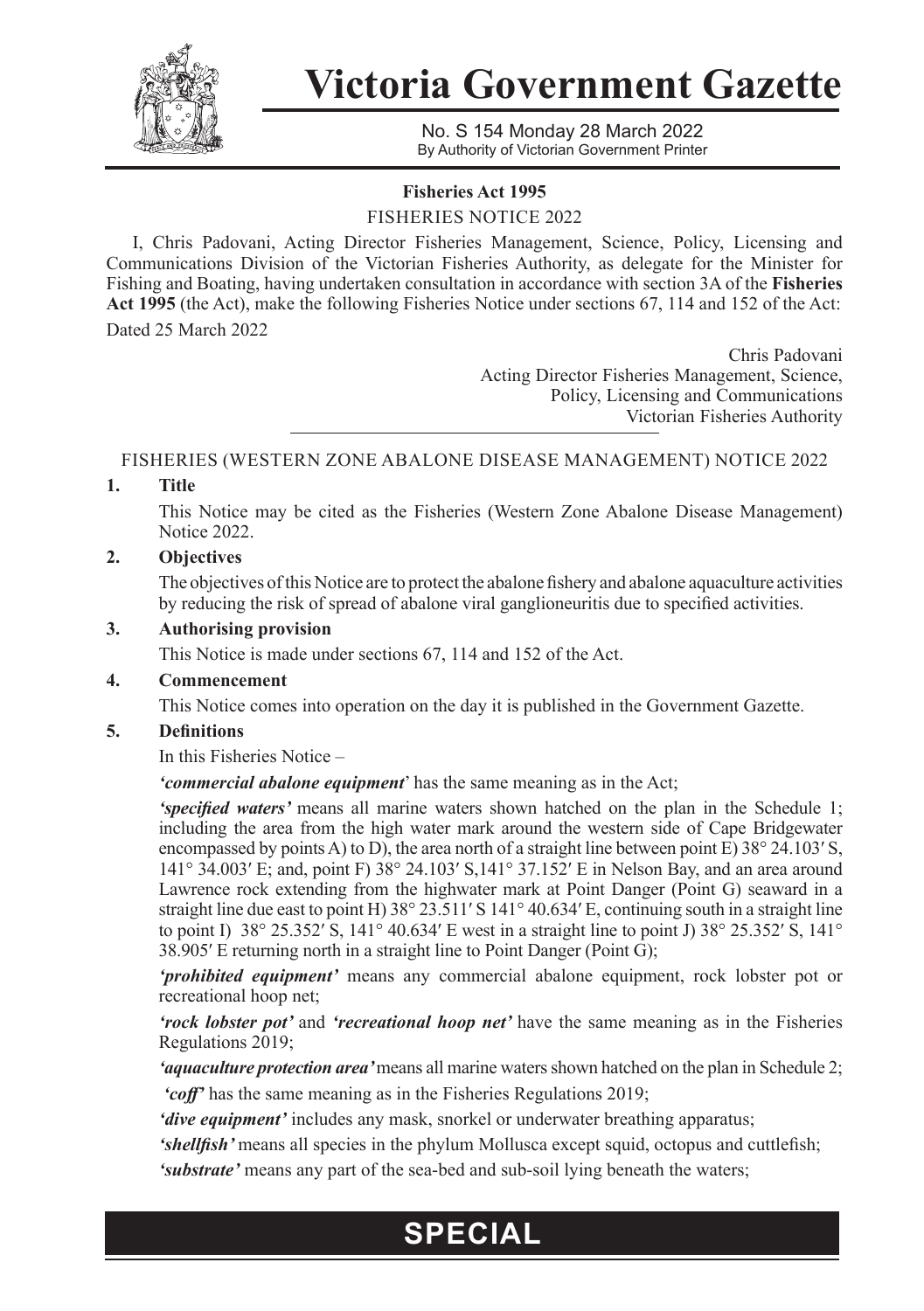#### *'the Act'* means the **Fisheries Act 1995**;

*'VFA*' means the Victorian Fisheries Authority established under the **Victorian Fisheries Authority Act 2016**.

#### **6. Prohibition on abalone and rock lobster fishing within specified waters**

- (1) For the purposes of section 67 of the Act
	- (a) the taking of abalone or rock lobster from specified waters; or
	- (b) the possession of abalone rock lobster in or on specified waters; or
	- (c) the landing or sale of abalone or rock lobster taken from specified waters is prohibited.
- (2) For the purposes of section 114 of the Act,
	- (a) the use of any prohibited equipment in specified waters; or
	- (b) the possession of any prohibited equipment in or on specified waters is prohibited.
- (3) Sub-clause (2)(b) does not apply to a person if the equipment is stored or secured on board a boat and the boat is travelling by the shortest practicable route from a place outside of the specified waters to another place outside of those waters.
- (4) For the purposes of the Act, the catch limit with respect to the taking of abalone or rock lobster from, or the possession of abalone or rock lobster in or on, specified waters is 0.

#### **7. Prohibition on collecting substrate in the aquaculture protection area**

A person must not collect any substrate from the aquaculture protection area as defined in Schedule 2.

Penalty: 50 Penalty units.

#### **8. Prohibition on fishing within the aquaculture protection area**

- (5) For the purposes of section 114 of the Act, the use of any recreational fishing equipment, commercial fishing equipment or commercial abalone equipment in the aquaculture protection area as defined in Schedule 2 is prohibited.
- (6) For the purposes of section 114 of the Act, the use of any  $$ 
	- a. dive equipment; or
	- b. boat that is anchored –

in the aquaculture protection area is prohibited.

- (7) For the purposes of the Act, the catch limit with respect to the taking or possession of any species of fish in or on waters in the aquaculture protection area is 0.
- (8) Sub clauses (1) and (3) do not apply to the use of a rod and line from the beach to take a species of fish other than shellfish, aquatic crustaceans or echinoderms if the person is otherwise fishing in accordance with the Fisheries Regulations 2019.

# **9. Prohibition on using abalone as bait or berley**

A person must not use abalone as bait or berley in Victorian waters. Penalty: 50 Penalty units.

# **10. Prohibition on depositing abalone shells**

A person must not deposit abalone shells in any Victorian waters.

Penalty: 50 Penalty units.

#### **11. Prohibition on using a coff for abalone**

(1) For the purposes of section 114 of the Act, the use of any coff for holding abalone in marine waters is prohibited.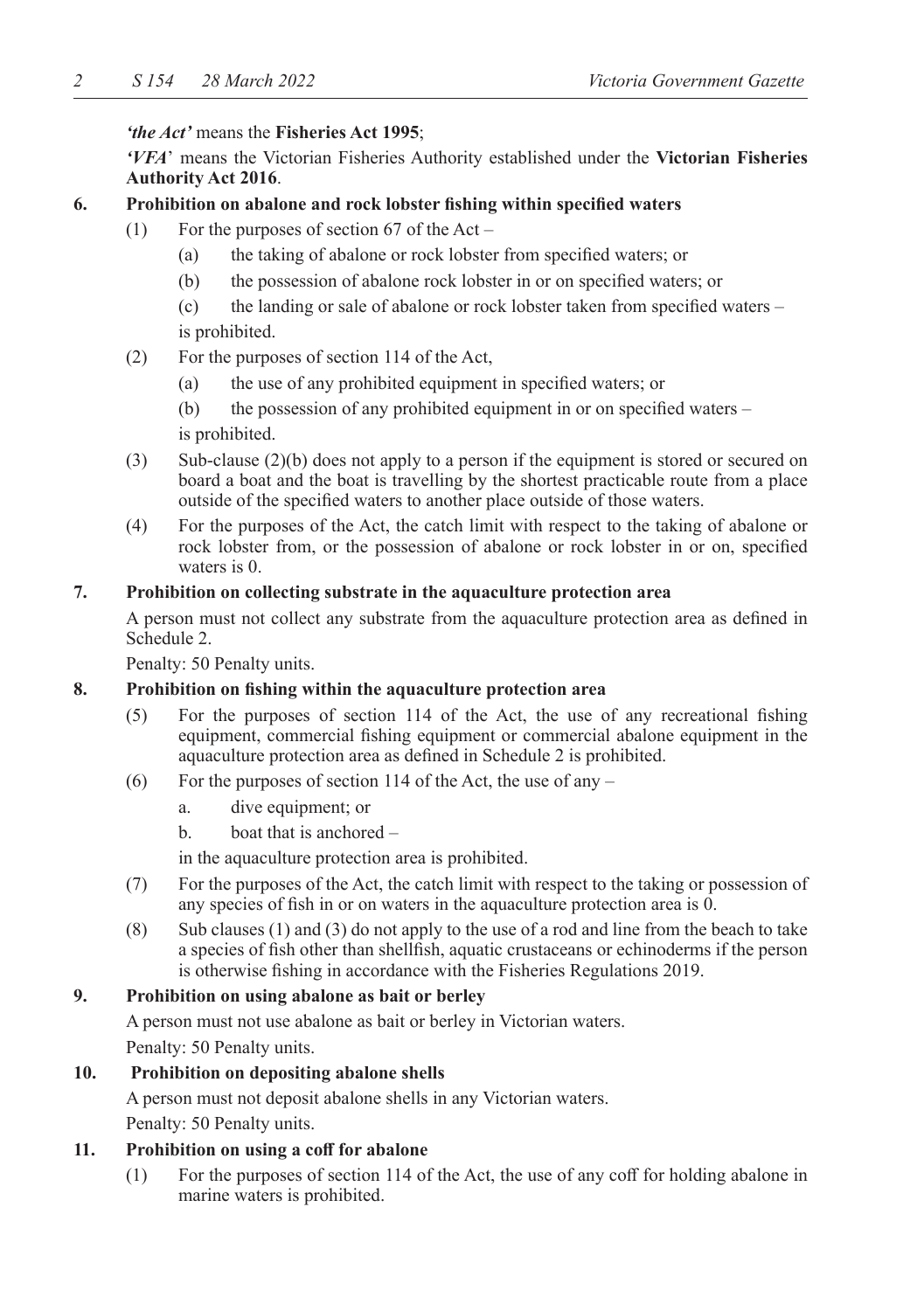(2) Sub-clause (1) does not apply to the holder of an Aquaculture (Crown Land – Abalone) Licence acting in accordance with the licence.

# **12. Exemptions**

- (1) This notice does not apply to an authorised officer, police officer or employee or agent of the VFA acting in the execution of their duties.
- (2) An authorised officer may issue a permit authorising a person to carry out one or more activities prohibited or restricted by this fisheries notice –
	- a. subject to any conditions; and
	- b. to be effective for any period of time –

that the officer specifies in the permit.

(3) The holder of a permit issued under sub-clause (2) must comply with any condition to which the permit is subject.

Penalty: 50 penalty units.

#### **13. Application to Fisheries Reserves**

For the purposes of section 152(4), this notice applies to all Fisheries Reserves.

#### **14. Revocation**

(1) Unless sooner revoked, this Notice will be revoked on 28 May 2022.

**Notes:**

Contravention of any prohibition under sections 67 and 114 of the Act, as set out in this Fisheries Notice, is an offence under that section of the Act. A maximum penalty of 100 penalty units or 6 months imprisonment or both applies.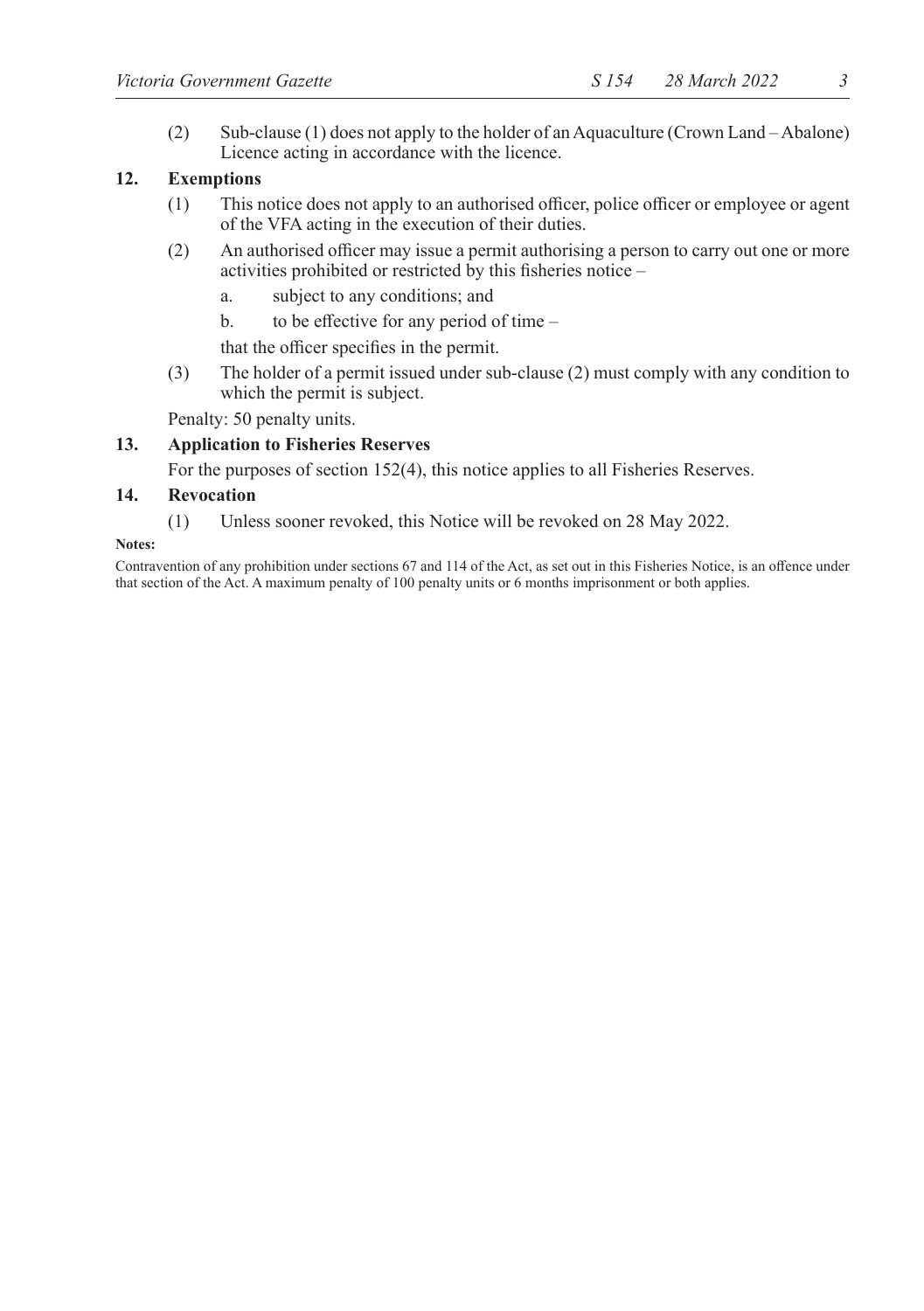

**SCHEDULE 1**

Geocentric Datum of Australia (GDA) 94 Coordinate Labels: Degrees and decimal minutes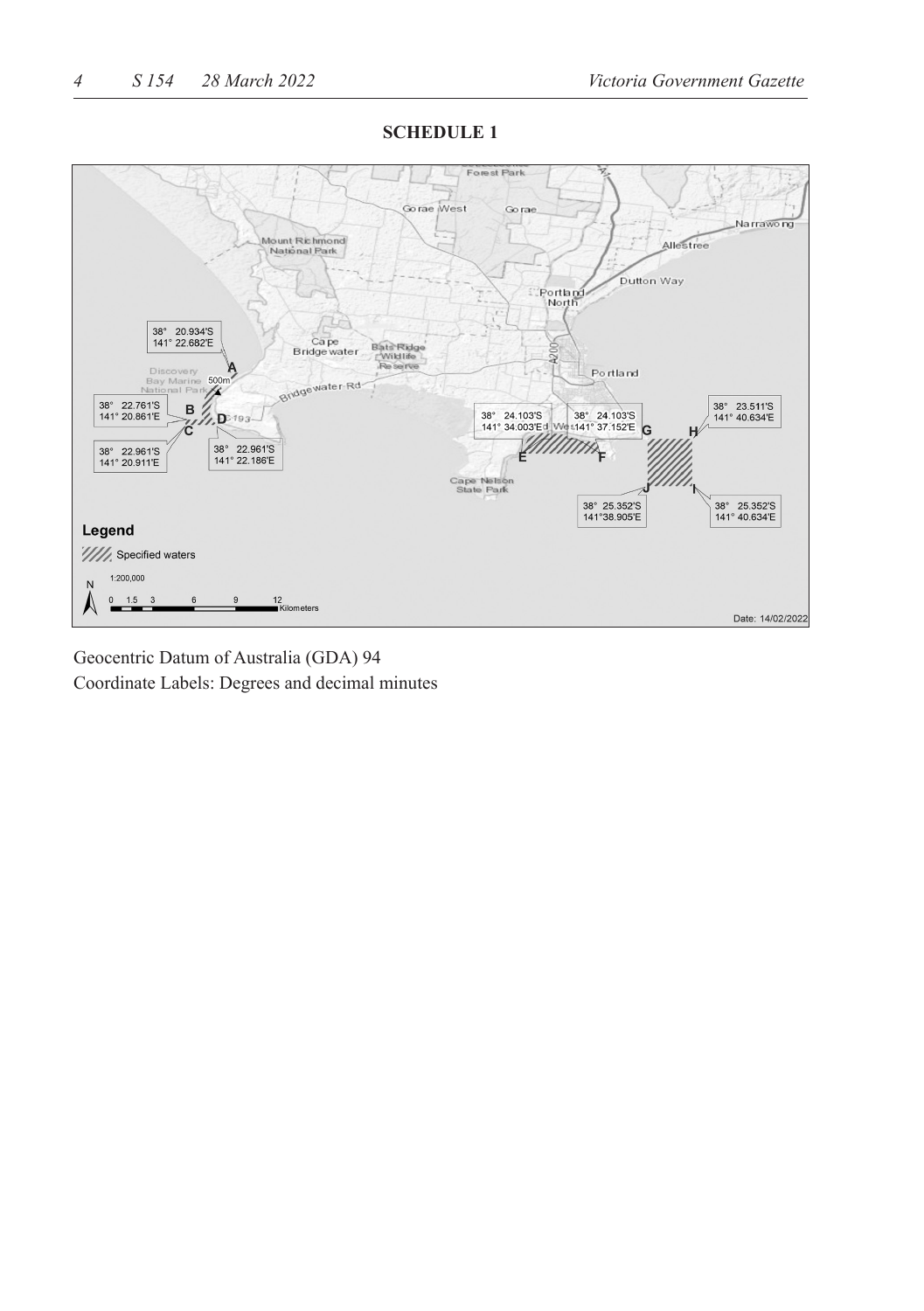

#### **SCHEDULE 2**

Geocentric Datum of Australia (GDA) 94 Coordinate Labels: Degrees and decimal minutes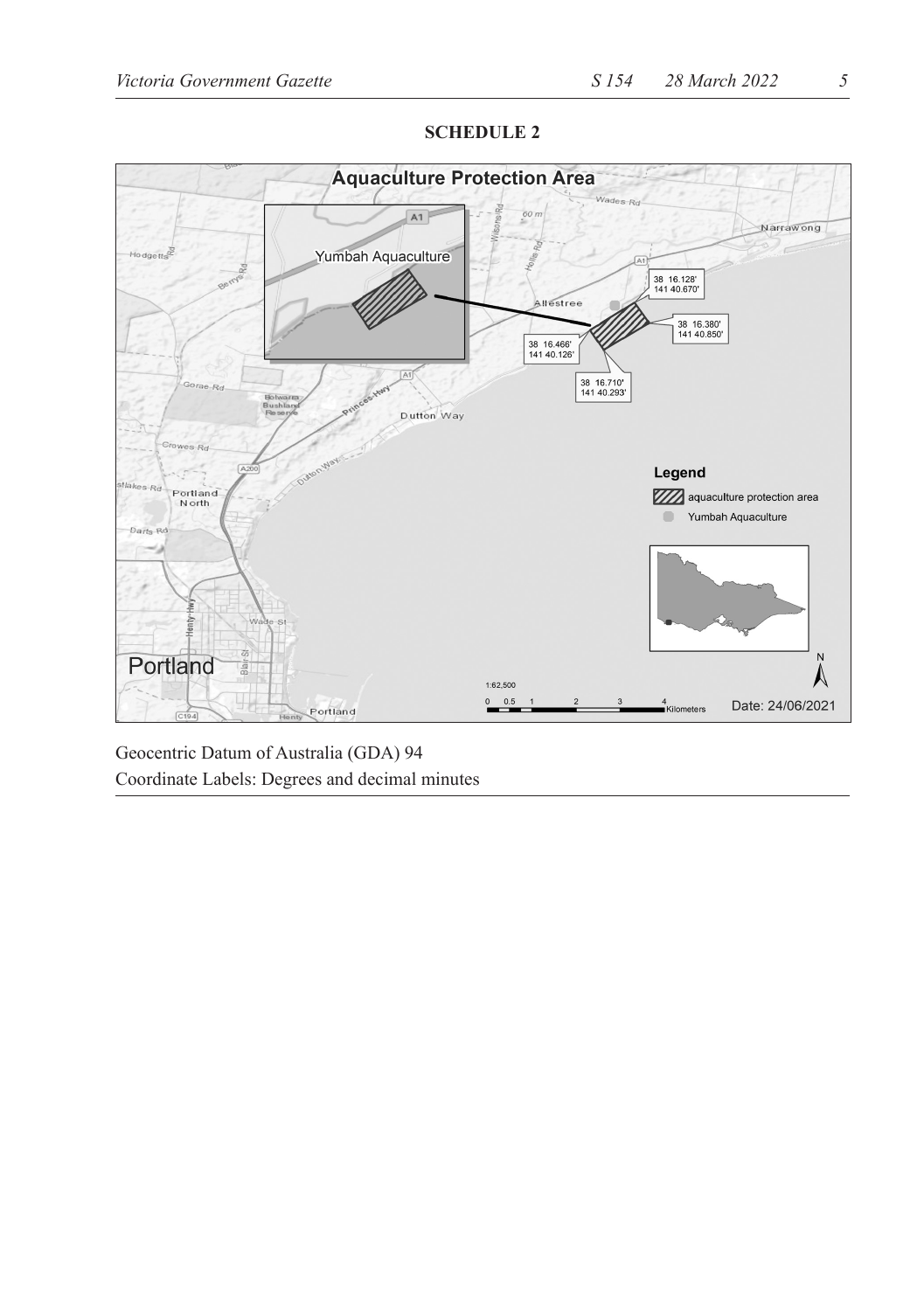This page was left blank intentionally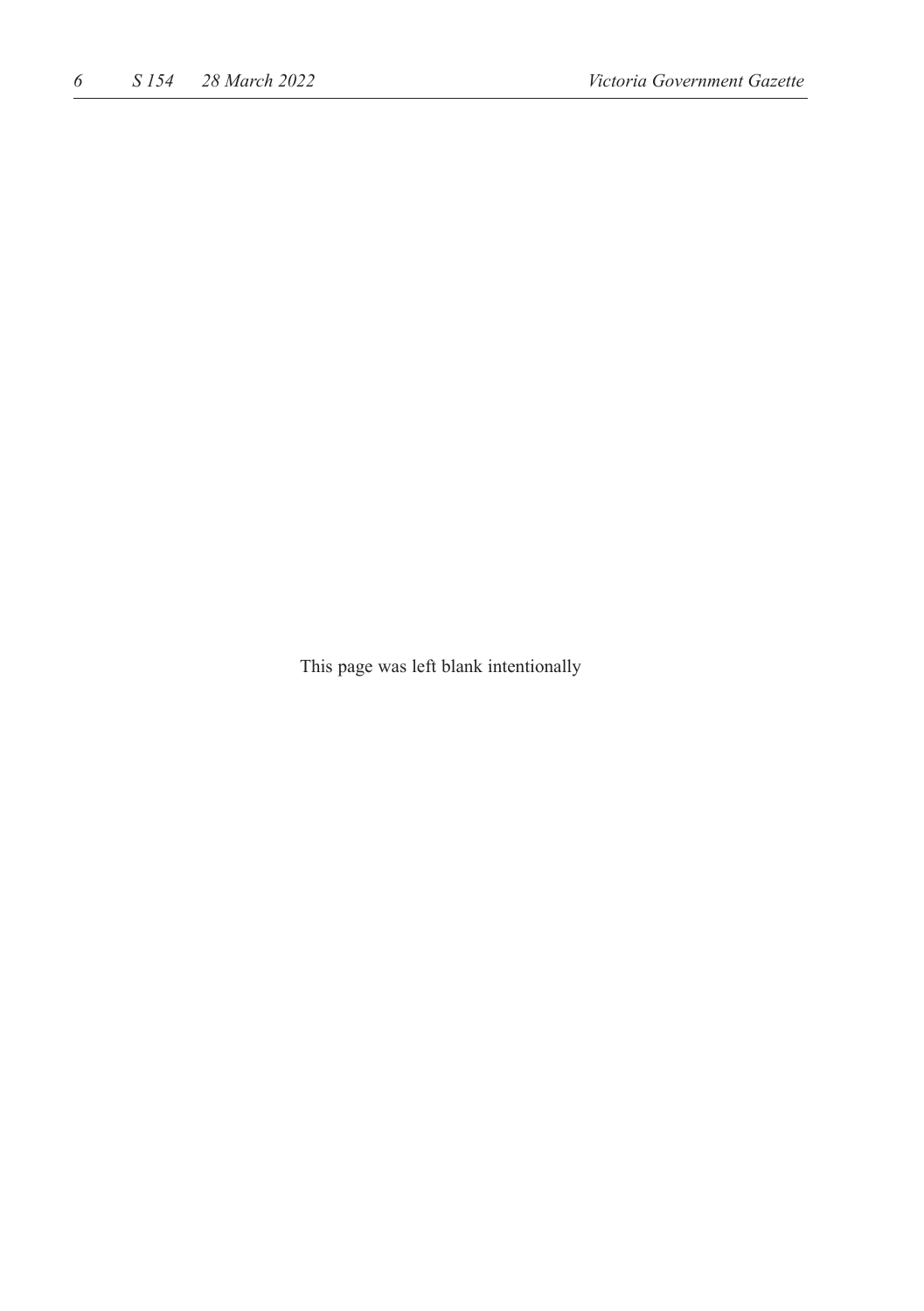This page was left blank intentionally